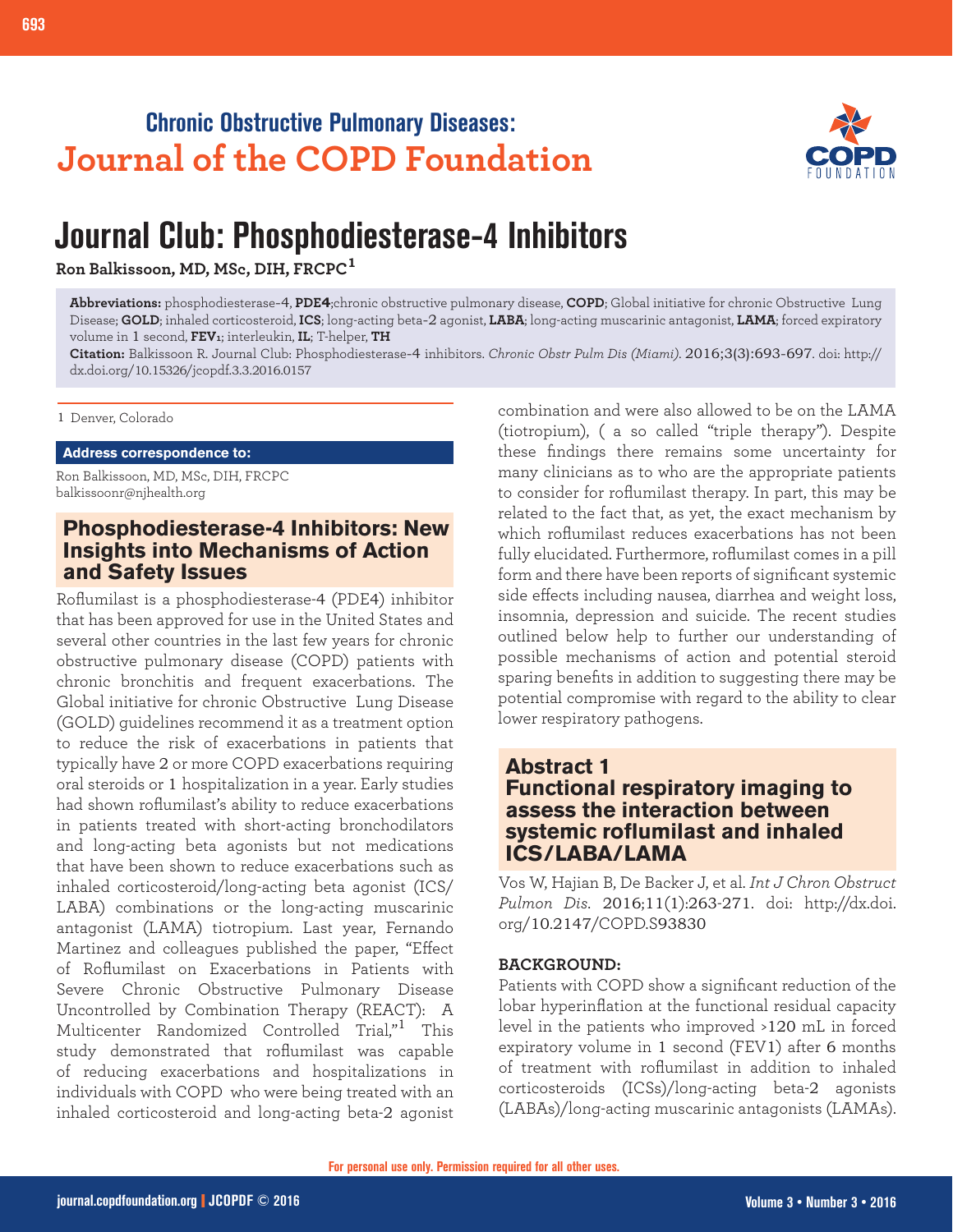#### **METHODS:**

Functional respiratory imaging was used to quantify lobar hyperinflation, blood vessel density, ventilation, aerosol deposition, and bronchodilation. To investigate the exact mode of action of roflumilast, correlations between lobar and global measures have been tested using a mixed-model approach with nested random factors and Pearson correlation, respectively.

#### **RESULTS:**

The reduction in lobar hyperinflation appears to be associated with a larger blood vessel density in the respective lobes (t=-2.154, *P*=0.040); lobes with a higher percentage of blood vessels reduce more in hyperinflation in the responder group. Subsequently, it can be observed that lobes that reduce in hyperinflation after treatment are better ventilated (t=-5.368, *P*<0.001). Functional respiratory imaging (FRI)-based aerosol deposition showed that enhanced ventilation leads to more peripheral particle deposition of ICS/LABA/ LAMA in the better-ventilated areas (t=2.407, *P*=0.024). Finally, the study showed that areas receiving more particles have increased FRI-based bronchodilation ( $t=2.564$ ,  $P=0.017$ ), leading to an increase in  $FEV<sub>1</sub>$ (R=0.348, *P*=0.029).

#### **CONCLUSION:**

The study demonstrated that orally administered roflumilast supports the reduction of regional hyperinflation in areas previously undertreated by inhalation medication. The local reduction in hyperinflation induces a redistribution of ventilation and aerosol deposition, leading to enhanced efficacy of the concomitant ICS/LABA/LAMA therapy. FRI appears to be a sensitive tool to describe the mode of action of novel compounds in chronic obstructive pulmonary disease. Future studies need to confirm the enhanced sensitivity and the potential of FRI parameters to act as surrogates for clinically relevant, but more difficult to measure, end points such as exacerbations.

#### **Comments**

Roflumilast is not considered a bronchodilator and it is not to be used for acute bronchospasm, nonetheless, this study presents data indicating that for a subset of individuals who achieve a greater than 120 ml improvement in forced expiratory volume in 1 second (FEV1) there is an association with higher blood vessel

density and reductions in lobar hyperinflation. In terms of mode of action, this study shows that the use of an oral, systemically-delivered agent has the ability to decrease hyperinflation in areas that previously were difficult to reach by the inhaled route. While the focus of the paper is more on the application of the novel and promising technology of functional respiratory imaging it also provides information with regard to the benefits of orally delivered medications to target small airway disease. It is also instructive with regard to the potential benefit that PDE-4 inhibitors may have for improving the peripheral deposition of inhaled interventions such as ICS/LABA/LAMA therapy.

## **Abstract 2 Anti-inflammatory effects of the novel inhaled phosphodiesterase type 4 inhibitor CHF6001 on virusinducible cytokines**

Edwards MR, Facchinetti F, Civelli M, Villetti G, Johnston SL. *Pharmacol Res Perspect*. 2016;4(1):e00202. doi: http://dx.doi.org/10.1002/prp2.202

Respiratory virus infections precipitate asthma and chronic obstructive pulmonary disease (COPD) exacerbations, with most exacerbations due to rhinovirus infection. Both asthma and COPD exacerbations are not well controlled by steroid therapies, and there is much research interest in finding improved therapies or combinations of therapies for controlling exacerbations. CHF6001 is a new, inhaled highly potent and selective phosphodiesterase type 4 (PDE4) inhibitor. Using in vitro human bronchial epithelial cells (BEAS-2B), we investigated the potential anti-inflammatory effects of CHF6001 on rhinovirus (RV1B)-induced cytokines. Cytokine mRNA was measured by real-time PCR, while protein release was measured by ELISA. CHF6001 was used in a 7-point dose-response curve (1000-0.001 nmol/L) as a 1.5-h pretreatment prior to infection in comparison with roflumilast. Both roflumilast and CHF6001 reduced RV1B-induced IL-8, IL-29, IP-10, and RANTES mRNA and protein in a concentrationdependent manner. Generally, CHF6001 was 13- to 16-fold more potent (subnanomolar EC 50 values) than roflumilast at reducing IL-8, IL-29, IP-10, and RANTES mRNA and protein release, but had similar efficacies. In combination with the steroid fluticasone propionate (1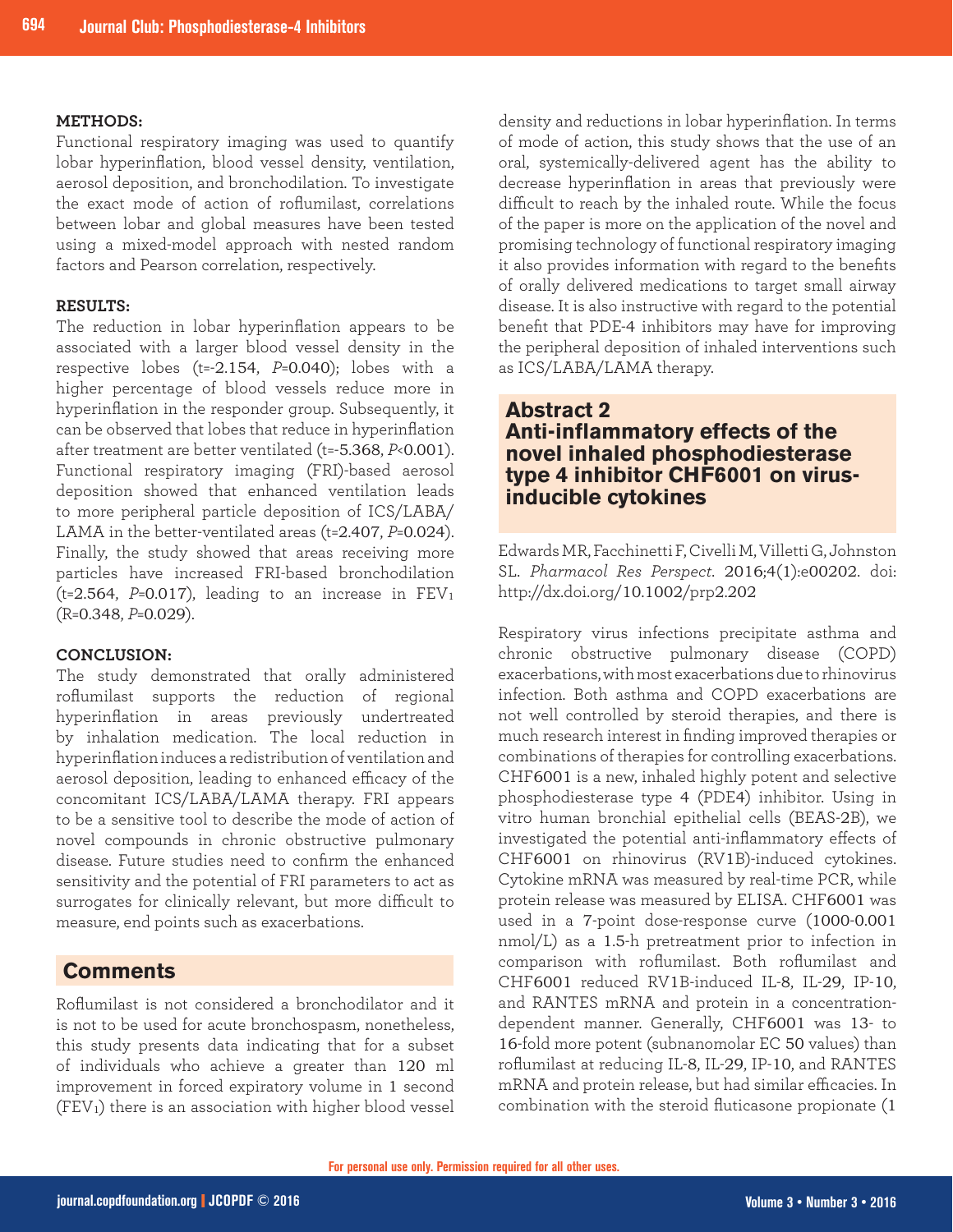nmol/L), CHF6001 had additive effects, significantly reducing RV-induced cytokines when compared with steroid or CHF6001 alone. Combined low-dose steroid and low-dose CHF6001 had a similar efficacy as high-dose steroid or CHF6001 alone, indicating the combination had steroid and PDE4 inhibitor sparing effects. Overall results indicate that PDE4 inhibitors have anti-inflammatory activity against virus-induced inflammatory mediators and that CHF6001 is more potent than roflumilast.

## **Comments**

As a result of concerns about oral PDE4 inhibitors leading to significant systemic side effects, researchers have been investigating inhaled options. CHF6001 appears to be more potent than roflumilast and has similar efficacy. It is interesting to note the apparent corticosteroid sparing effects of CHF6001 with concomitant treatment with fluticasone propionate given that there have been concerns about the potential increased risk of lower respiratory tract infections with fluticasone propionate. We must determine the risk/benefit ratio between the loss of a systemicallydelivered medication to potentially target small airways versus the potential reduction in systemic side effects from PDE4 inhibition and from corticosteroids.

# **Abstract 3**

## **The phosphodiesterase 4 inhibitor roflumilast augments the Th17 promoting capability of dendritic cells by enhancing IL-23 production, and impairs their T cell stimulatory activity due to elevated IL-10**

Bros M, Montermann E, Cholaszczyńska A, Reske-Kunz AB. *Int Immunopharmacol*. 2016;35:174-184. doi: http://dx.doi.org/10.1016/j.intimp.2016.03.025

Phosphodiesterase 4 (PDE4) inhibitors serve to prevent degradation of the intracellular second messenger cAMP, resulting in broad anti-inflammatory effects on different cell types including immune cells. Agents that elevate cAMP levels via activation of adenylate cyclase have been shown to imprint a Th17-promoting capacity in dendritic cells (DCs). Therefore, we studied the potential of therapeutically relevant PDE inhibitors to induce a pronounced Th17-skewing capacity in DCs. Here we show that mouse bone marrow-derived (BM-)

DCs when treated with the PDE4 inhibitor roflumilast (ROF, trade name: Daxas) in the course of stimulation with LPS (ROF-DCs) evoked elevated IL-17 levels in cocultured allogeneic T cells. In addition, as compared with control settings, levels of IFN-γ remained unaltered, while contents of Th2 cytokines (IL-5, IL-10) were diminished. ROF enhanced expression of the Th17-promoting factor IL-23 in BM-DCs. In line, neutralizing antibodies specific for IL-23 or IL-6 when applied to DC/T cell cocultures partially inhibited the IL17-promoting effect of ROF-DCs. Furthermore, ROF-DCs displayed a markedly diminished allogeneic T cell stimulatory capacity due to enhanced production of IL-10, which was restored upon application of IL-10 specific neutralizing antibody to DC/T cell co-cultures. Both the IL-17-inducing and impaired T cell stimulatory capacity of BM-DCs were mimicked by a specific activator of protein kinase A, while stimulation of EPACs (exchange proteins of activated cAMP) did not yield such effects. Taken together, our findings suggest that PDE4 inhibitors aside from their broad overall antiinflammatory effects may enhance the Th17-polarizing capacity in DCs as an unwanted side effect.

# **Comments**

This study helps to further delineate the antiinflammatory mechanisms of PDE-4 inhibitors with regard to the increased expression of interleukin (IL)-23 in dendritic cells and consequent increased expression of IL-17 in T cells. While T-helper (TH)-17 cells play a key role in neutrophil recruitment, it is important to note that the enhanced IL-10 production does impact the ability of dendritic cells to stimulate T cell responses. This may potentially impair the ability to eliminate microbes and prevent infections. Given the concerns about inhaled steroids and their association with increased lower respiratory tract infections it behooves us to clarify if the same issues may be of concern with the use of the PDE4 inhibitor class of medications.

## **Abstract 4 Increases bacterial load and dissemination in a model of pseudomononas aeruginosa airway infection**

Kasetty G, Papareddy P, Bhongir RK, Egesten A. *J Pharmacol Exp Ther*. 2016; 357(1):66-72. doi: http:// dx.doi.org/10.1124/jpet.115.229641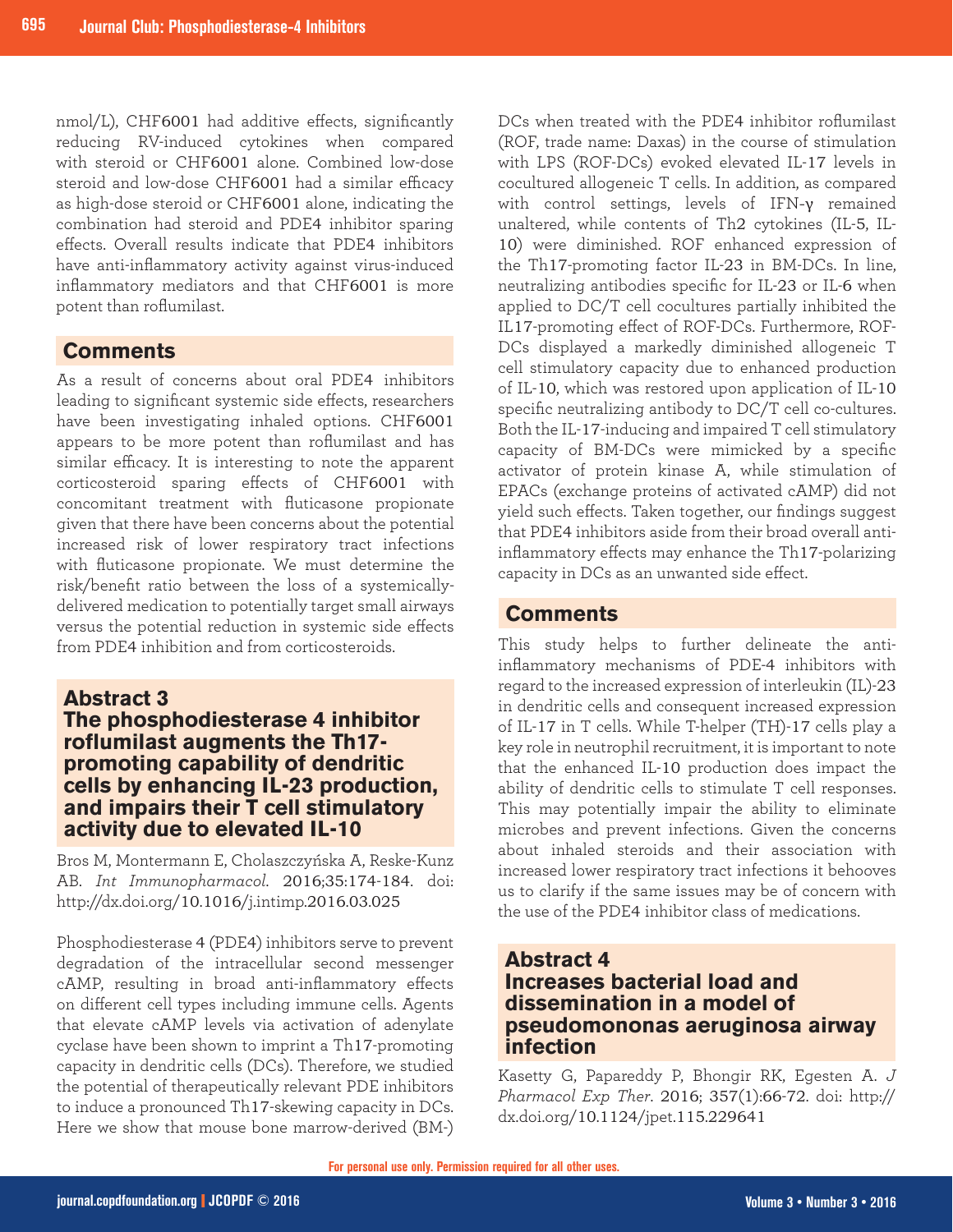Exacerbations present a major clinical problem in many patients suffering from chronic obstructive pulmonary disease (COPD). Roflumilast, an inhibitor of phosphodiesterase 4, has shown beneficial effects in several clinical trials and is currently widely used to prevent exacerbations in severe COPD. Roflumilast has anti-inflammatory properties that may interfere with potentially important host defense functions, including cytotoxic properties of neutrophils at sites of inflammation. Since chronic bacterial infection is prevalent in severe COPD, Pseudomonas aeruginosa being a major pathogen, we hypothesized that this drug could impair host defense against P. aeruginosa. In this study, mice were pretreated with vehicle alone or roflumilast at doses of 5 mg/kg or 10 mg/kg, followed by instillation of P. aeruginosa in the airways. Bacterial load and dissemination, as well as inflammatory markers and immune cells, present in the airways were monitored. Roflumilast increased mortality, bacterial load, and dissemination in mice infected with P. aeruginosa. In addition, roflumilast-treated mice had significantly lower numbers of neutrophils in the bronchi, but not in the lung tissue airways, compared with untreated

mice. Several proinflammatory cytokines decreased in roflumilast-treated mice but in neither the neutrophilrecruiting chemokine KC nor IL-6. These findings show that roflumilast treatment impairs host defense against P. aeruginosa in the airways, which may indicate that patients suffering from chronic bacterial infection of the airways could benefit from withholding of treatment with roflumilast.

#### **Comments**

Studies have shown that roflumilast reduces the risks of exacerbations with or without the use of inhaled corticosteroids or long-acting muscarinic antagonists. While this is an animal study, the findings clearly may have clinical implications with regard to COPD patient selection particularly those showing evidence of chronic infection/dysbiosis (altered microbiome) or who are known to have repeated pseudomonas positive cultures. Human studies are needed that examine the effects of roflumilast in patients with chronic or recurrent infection with *Pseudomonas aeruginosa* and other common lower respiratory pathogens.